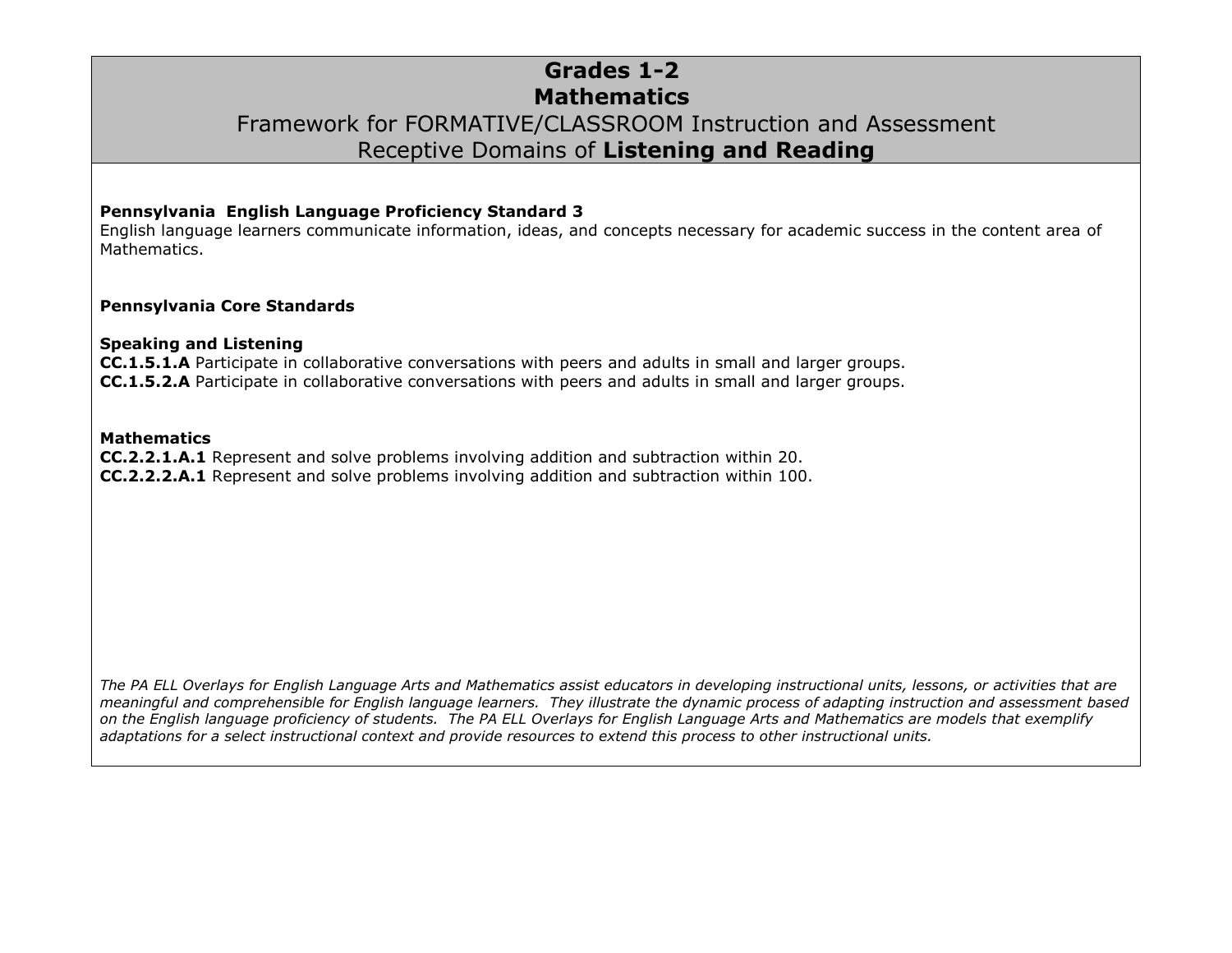# **Listening Model Performance Indicator (MPI)**

**Classroom Context:** Analyze oral text to solve problems.

**Cognitive Function:** Students at all levels of English proficiency will ANALYZE oral text to solve problems.

| <b>Concepts</b>             | <b>Competencies</b>                                                                                                                                                                               | <b>Vocabulary</b><br>and Topic<br><b>Related</b><br>Language                                                                                                                                            | <b>Proficiency</b><br>Level 1<br><b>Entering</b>                                                                                                                                                                      | <b>Proficiency</b><br>Level 2<br><b>Emerging</b>                                                                            | <b>Proficiency</b><br>Level 3<br><b>Developing</b>                                                                | <b>Proficiency</b><br>Level 4<br><b>Expanding</b>                                                                    | <b>Proficiency</b><br>Level 5<br><b>Bridging</b>                                                                                       |
|-----------------------------|---------------------------------------------------------------------------------------------------------------------------------------------------------------------------------------------------|---------------------------------------------------------------------------------------------------------------------------------------------------------------------------------------------------------|-----------------------------------------------------------------------------------------------------------------------------------------------------------------------------------------------------------------------|-----------------------------------------------------------------------------------------------------------------------------|-------------------------------------------------------------------------------------------------------------------|----------------------------------------------------------------------------------------------------------------------|----------------------------------------------------------------------------------------------------------------------------------------|
| Addition and<br>Subtraction | Use addition and<br>subtraction within<br>20 to solve word<br>problems by using<br>objects, drawings,<br>and equations with<br>a symbol for the<br>unknown number to<br>represent the<br>problem. | Addend<br>Addition<br>Counting on<br>Equal to<br>Greater than<br>Less than<br>Making ten<br>Ones<br>Place value<br>Subtraction<br>Sum<br><b>Tens</b><br>In all<br>Total<br>First, Second,<br>Next, Last | Match spoken<br>words or<br>phrases related<br>to basic<br>operations from<br>pictures of<br>everyday<br>objects<br>following<br>explicit,<br>repeated<br>examples, as<br>modeled and<br>monitored by<br>the teacher. | Identify<br>operations<br>from oral<br>statements,<br>supported by<br>pictures of<br>everyday<br>objects with a<br>partner. | Identify the<br>operation<br>necessary to<br>solve a<br>problem based<br>on oral text<br>within a small<br>group. | Follow oral<br>directions to<br>decide how to<br>solve addition<br>and<br>subtraction<br>problems with<br>a partner. | Construct and<br>solve a model<br>of an addition<br>or subtraction<br>problem by<br>listening to<br>oral criteria in<br>a small group. |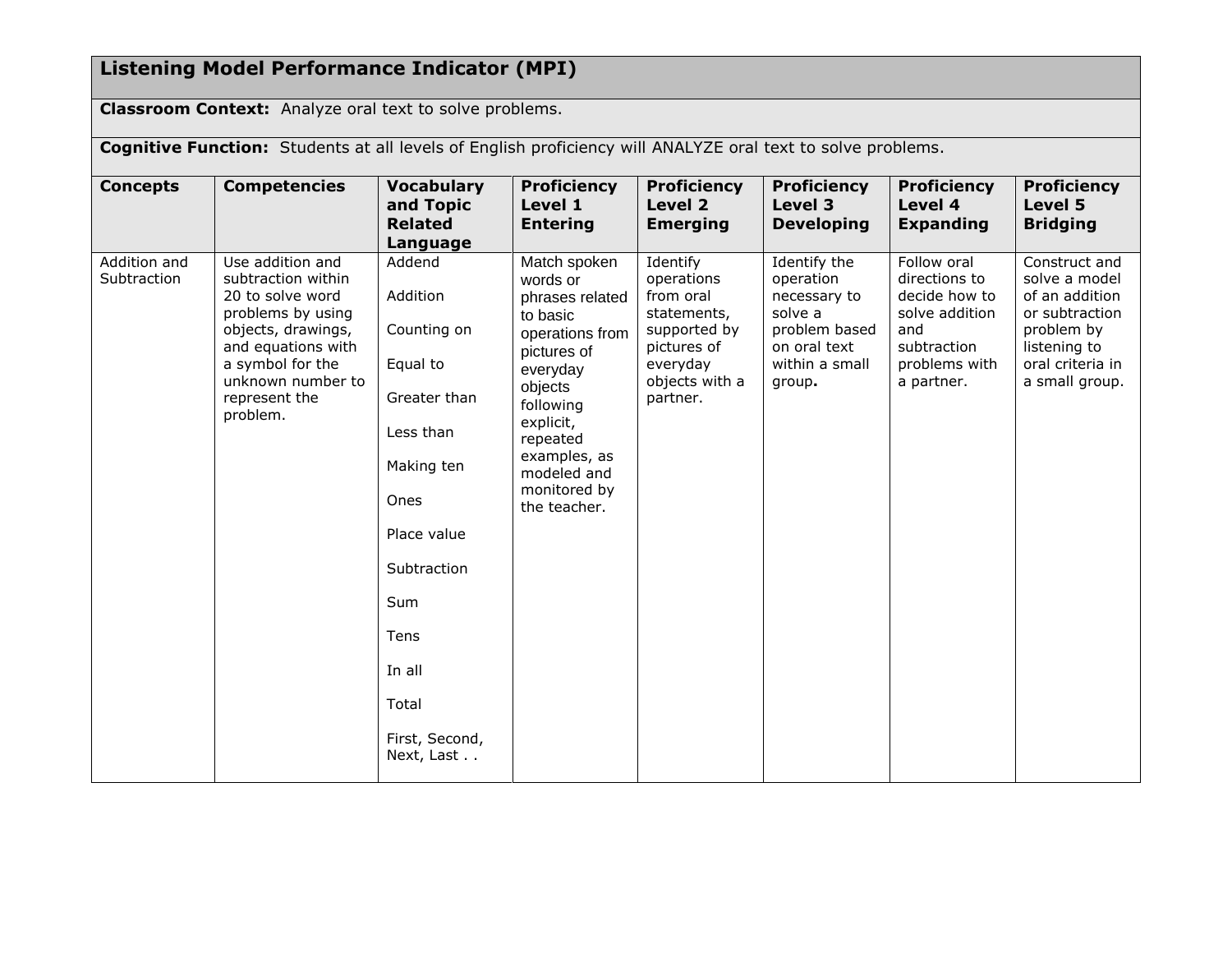### **Reading Model Performance Indicator (MPI)**

**Classroom Context:** Analyze oral text to solve problems.

**Cognitive Function:** Students at all levels of English proficiency will ANALYZE oral text to solve problems. **Concepts Competencies Vocabulary and Topic Related Language Proficiency Level 1 Entering Proficiency Level 2 Emerging Proficiency Level 3 Developing Proficiency Level 4 Expanding Proficiency Level 5 Bridging**  Addition and **Subtraction** Use addition and subtraction within 20 to solve word problems by using objects, drawings, and equations with a symbol for the unknown number to represent the problem. Apply properties of operations as strategies to add and subtract. Addend Addition Counting on Equal to Greater than Less than Making ten Ones Place value **Subtraction** Sum Tens In all Total First, Second, Next, Last . . Match words and phrases involving addition and subtraction using illustrated word cards and realia with a partner following explicit, repeated examples, as modeled and monitored by the teacher. Find words and phrases involving addition and subtraction from illustrated text with a partner. Sequence sentences to decide how to solve addition and subtraction problems with a partner. Locate clues for solving problems involving addition and subtraction from selected excerpts of text. **Categorize** word problems involving addition and subtraction using realia.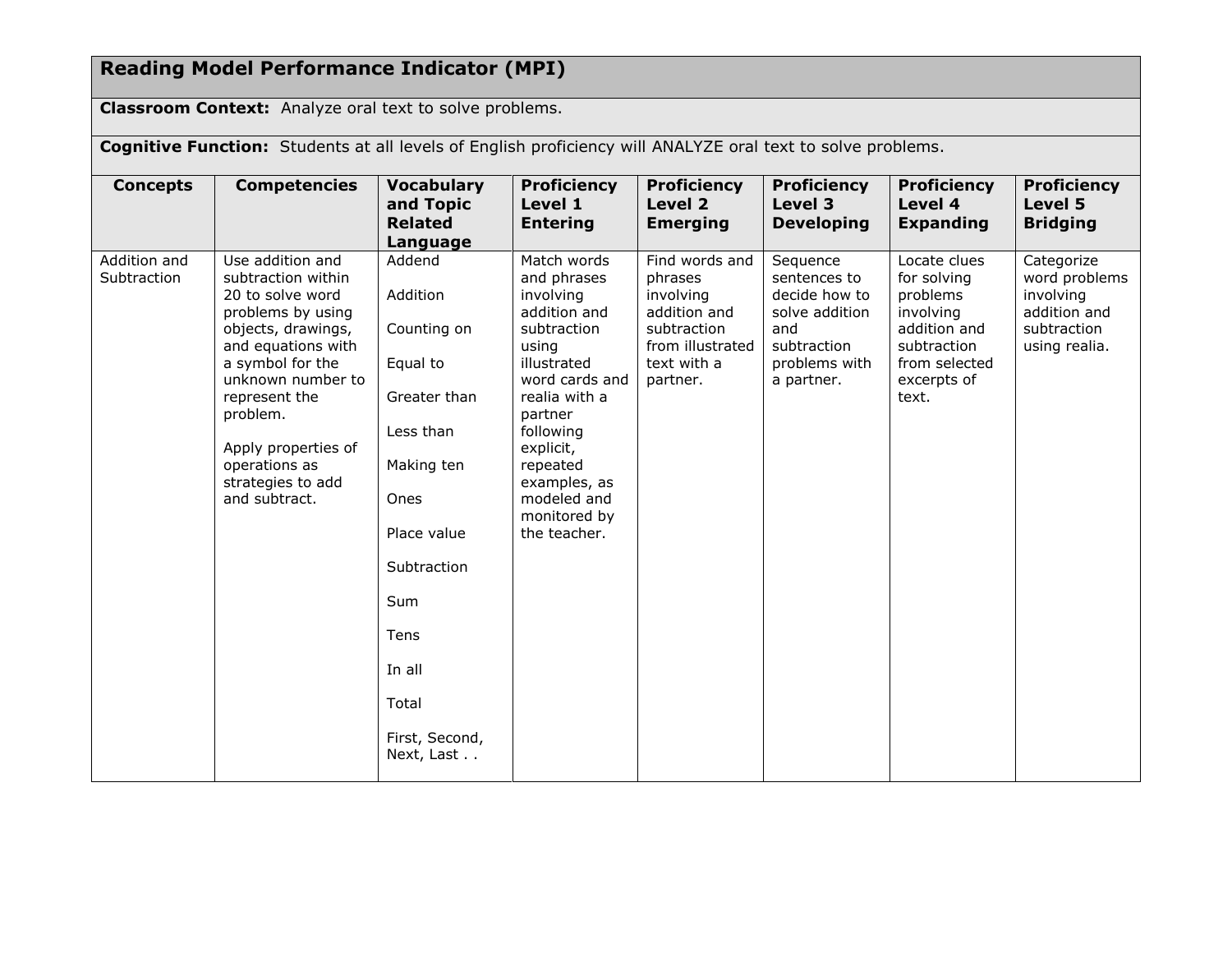## **Building Receptive Model Performance Indicators (MPI)** to differentiate and scaffold instruction per English language proficiency level by adjusting the *language function* and *support.*

### **Classroom Context:**

|                 | <b>Cognitive Function:</b> Students at all levels of English proficiency will |                                                              |                                                                                                                                                                                                                                                 |                                                                                                                                                    |                                                    |                                                   |                                                  |  |
|-----------------|-------------------------------------------------------------------------------|--------------------------------------------------------------|-------------------------------------------------------------------------------------------------------------------------------------------------------------------------------------------------------------------------------------------------|----------------------------------------------------------------------------------------------------------------------------------------------------|----------------------------------------------------|---------------------------------------------------|--------------------------------------------------|--|
| <b>Concepts</b> | <b>Competencies</b>                                                           | <b>Vocabulary</b><br>and Topic<br><b>Related</b><br>Language | <b>Proficiency</b><br>Level 1<br><b>Entering</b>                                                                                                                                                                                                | <b>Proficiency</b><br>Level 2<br><b>Emerging</b>                                                                                                   | <b>Proficiency</b><br>Level 3<br><b>Developing</b> | <b>Proficiency</b><br>Level 4<br><b>Expanding</b> | <b>Proficiency</b><br>Level 5<br><b>Bridging</b> |  |
|                 |                                                                               |                                                              | Language Function (differentiated measurable expectations of student<br>language use increasing in complexity and amount from English language<br>proficiency level 1 to level 5)                                                               |                                                                                                                                                    |                                                    |                                                   |                                                  |  |
|                 |                                                                               |                                                              | Label                                                                                                                                                                                                                                           | Categorize                                                                                                                                         | Show                                               | Relate                                            | Compare/Contrast                                 |  |
|                 |                                                                               |                                                              | Identify                                                                                                                                                                                                                                        | Classify                                                                                                                                           | Distinguish                                        | Describe and<br>illustrate                        | Connect                                          |  |
|                 |                                                                               |                                                              | Recall                                                                                                                                                                                                                                          | Organize                                                                                                                                           | Summarize                                          | Design                                            | Create                                           |  |
|                 |                                                                               |                                                              |                                                                                                                                                                                                                                                 | <b>Content Stem</b> (selected focus of grade-level curriculum for all students<br>remains constant across all English language proficiency levels) |                                                    |                                                   |                                                  |  |
|                 |                                                                               |                                                              |                                                                                                                                                                                                                                                 |                                                                                                                                                    |                                                    |                                                   |                                                  |  |
|                 |                                                                               |                                                              | <b>Instructional Support</b> (scaffolds to accompany explicit instruction with<br>multiple opportunities for student response and feedback decreasing in degree<br>from English language proficiency level 1 to level 5. "I do, We do, You do") |                                                                                                                                                    |                                                    |                                                   |                                                  |  |
|                 |                                                                               |                                                              | Manipulative<br>materials                                                                                                                                                                                                                       | Manipulative<br>materials                                                                                                                          | Manipulative<br>materials                          | Guided model                                      | Guided model                                     |  |
|                 |                                                                               |                                                              | Visual support                                                                                                                                                                                                                                  | Visual support                                                                                                                                     | Visual support                                     | Manipulative<br>materials                         | Modeling                                         |  |
|                 |                                                                               |                                                              | Realia                                                                                                                                                                                                                                          | Realia                                                                                                                                             | Realia                                             | Modeling                                          | Graphic organizers                               |  |
|                 |                                                                               |                                                              | Modeling                                                                                                                                                                                                                                        | Modeling                                                                                                                                           | Modeling                                           | Graphic<br>organizers                             | Word bank                                        |  |
|                 |                                                                               |                                                              | Sentence<br>frames                                                                                                                                                                                                                              | Sentence<br>frame                                                                                                                                  | Sentence<br>frame                                  | Visual support                                    | Sentence frame                                   |  |
|                 |                                                                               |                                                              |                                                                                                                                                                                                                                                 |                                                                                                                                                    |                                                    |                                                   | Rubrics                                          |  |